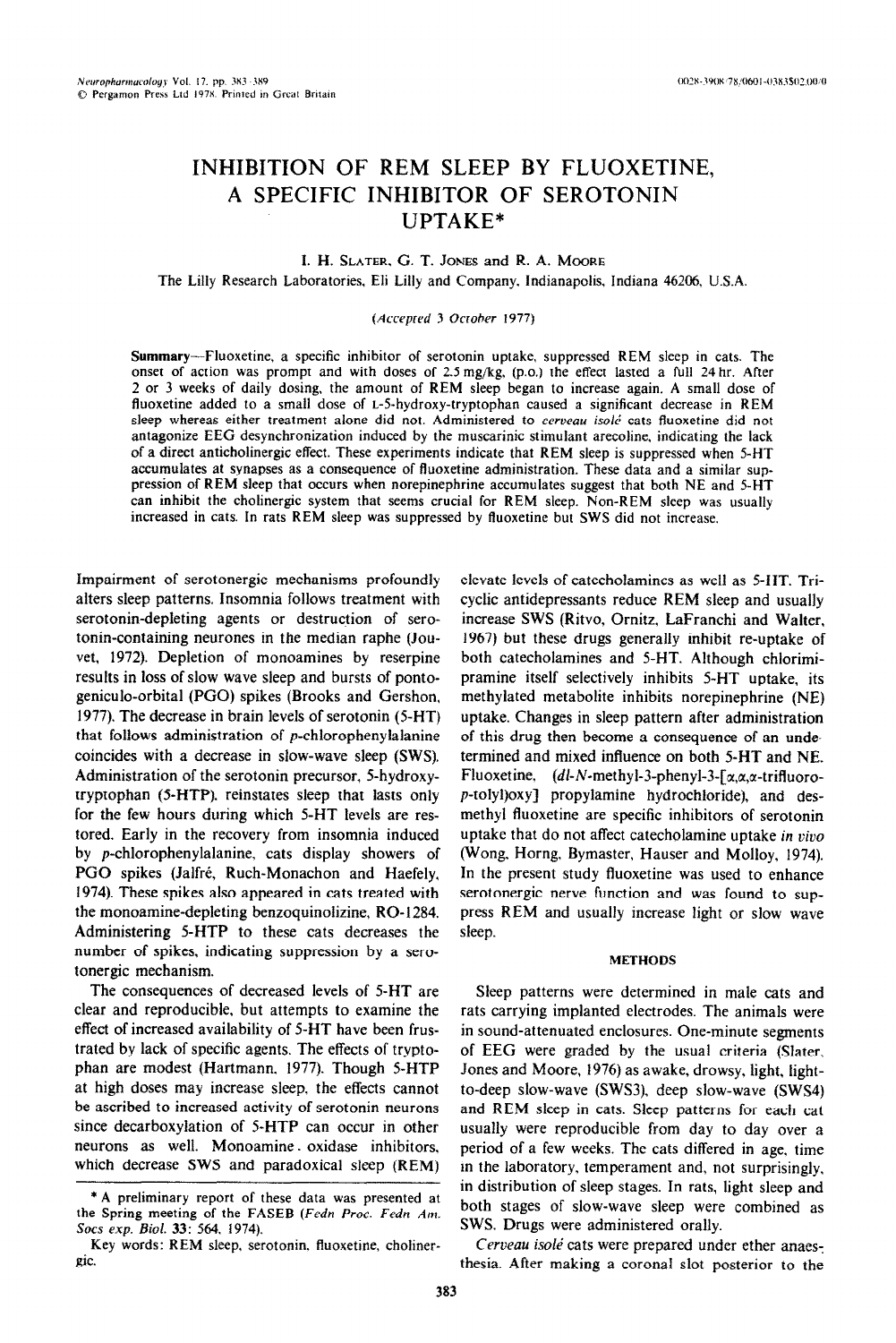bony tentorium and opening the dura, the brain stem was divided at the level of the junction of the inferior and superior colliculi with a modified nickel spatula inserted at a  $46^{\circ}$  or  $50^{\circ}$  angle. Stainless-steel  $2 \times 56$  screws that reached, but did not penetrate, the dura served as surface leads. Bipolar insulated stainless-steel wire electrodes were placed in the lateral geniculate nucleus of the thalamus under stereotaxic control. The ether anaesthesia was stopped at least I hr before the experiment was begun. A dose of 0.1 mg/kg of atropine methiodide was injected to block peripheral cholinergic receptors.

When the pattern of slow-wave activity with intermittent "sleep spindles" was well established,  $5 \mu g/kg$ of arecoline HCI, (i.v.) was injected. At IO-min intervals the dose was increased or decreased to determine how much arecoline was needed for induction of a desynchronized EEG. This threshold dose was determined again after intravenous injection of fluoxetine.

#### **RESULTS**

### Cats-sleep *pattern: 5-day trial*

Three cats received fluoxetine on 5 consecutive days that were preceded or separated by days on which water was administered (Fig. 1). Since fluoxetine has a long duration of action (Parli and Hicks, 1974), EEG's were recorded for 22.5 hr. Each day the cats received drug or placebo at 8:45 a.m. Recording began at 9:OOa.m. and continued until 7.30a.m. the next day, when the cats were exercised and observed outside the recording enclosure.

During the first 5-day course the three doses 1, 2.5 and Smg/kg all caused significant suppression of REM sleep; the two higher doses causing almost complete suppression (Fig. 1). While receiving 2.5 mg/kg of fluoxetine for 5 days, cat 82 had 8 min of REM sleep on one day, 4 min on two days and none on the two remaining days. During the period when cat 75 received 5 mg/kg. the percentage of time in REM sleep fell from 11.88  $\pm$  0.88 to 0.18  $\pm$  0.32. Both light sleep and SWS3 increased in this cat, while the awake periods remained virtually unchanged. This cat had less than  $1\%$  of SWS4 during both control and drug treatment. Most of the lost REM sleep time for the cats receiving 1 or  $2.5 \text{ mg/kg}$  (#82 and 84) appeared as light sleep. While receiving only water, these two cats had  $5.17$  and  $9.73\%$  levels of SWS4 during the first  $2\frac{1}{2}$  hr of each day and a total of 1.13 and 4.22 for the 22.5 hr. During the first 3 days of fluoxetine treatment, SWS4 varied but was not detected in either cat at any time during the fourth and fifth day of drug treatment. Later in the week, SWS3 also decreased. The low level of REM sleep continued after cessation of drug administration returning to near control level in 9 days. Since the second 5 days of fluoxetine treatment was then begun, it was not known whether rebound would have occurred. In these and in subsequent experiments latency to SWS3 and REM sleep varied enormously



Fig. I. Effect of fluoxetine on REM and light sleep in cats; EEG's were recorded for 22.5 hr each day. After a control period the cats received fluoxetine each morning for 5 days (cross-hatched interval). The clear areas indicate the days on which water was administered. Each bar equals one day. After the first drug period, there were 2 days of rest during which no recording was done. Slow-wave sleep and awake did not change. The dark line indicates minutes of light sleep and the thinner line, REM sleep. As indicated, cats 75 and 82 had days during the first drug period with no REM sleep at all.

between the cats during the control period. For any single cat, latency to SWS3 was usually about the same during control and drug periods, but the REM latency increased.

The second course of fluoxetine depressed REM sleep less than the first (Fig. 1). Cat 84 had more REM sleep while receiving 2.5 mg/kg than it had the previous week on 1 mg/kg. In contrast, cat 82 during the first drug trial had almost no REM sleep on 2.5 mg/kg of fluoxetine. The level of light sleep remained high but did not seem to change with changes in drug administration.

On the first day of the third week of drug treatment cat 75 lost its plug. Sleep patterns did not change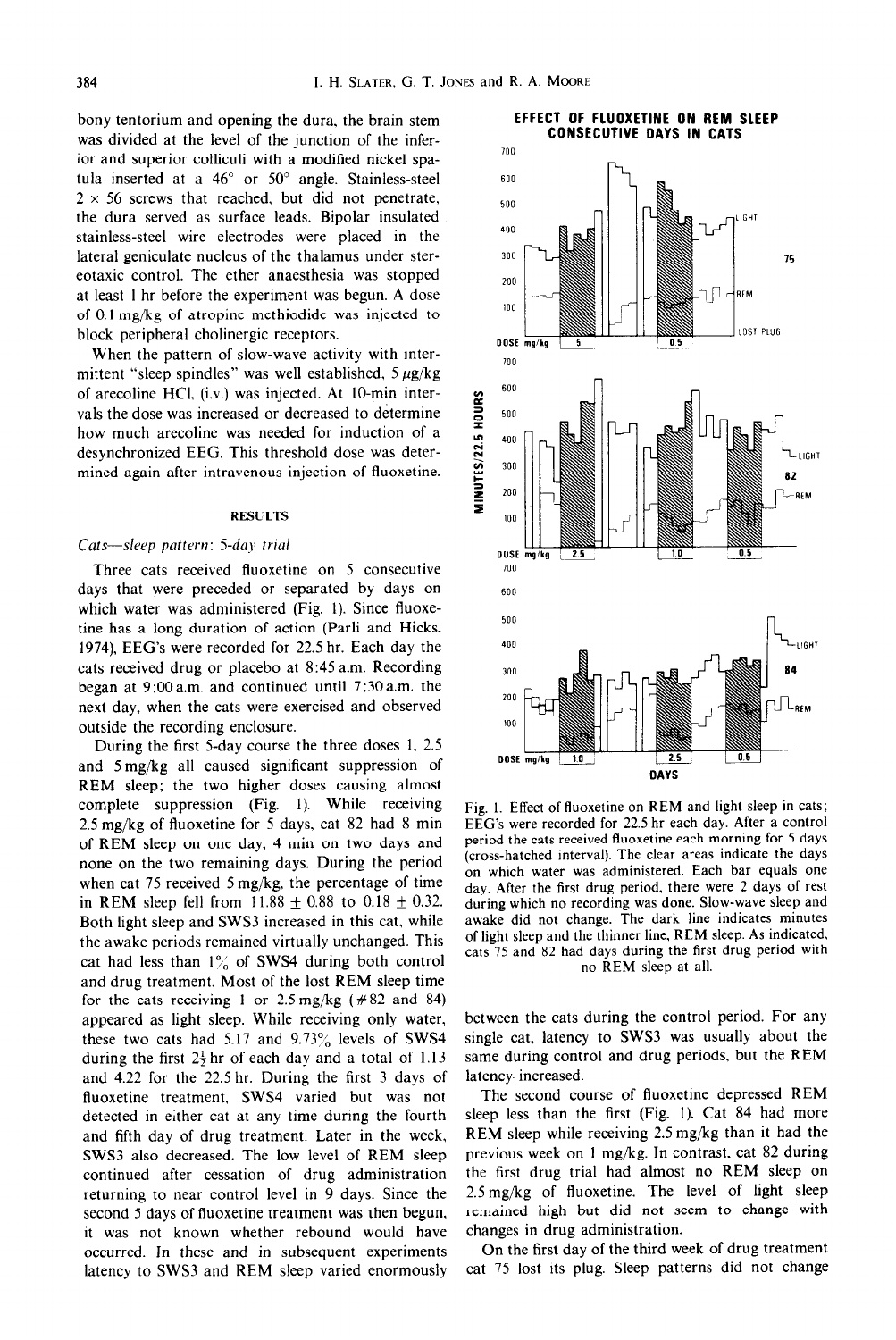during this week in the other two cats (82 and 84) which were receiving 0.5 mg/kg of fluoxetine.

Long-term *trial.* Additional experiments were performed during which doses of fluoxetine were administered on a daily basis but EEG's recorded on only 2 days each week. This procedure was used to examine the effects of long-term administration of fluoxetine since several weeks of daily recording often loosened the plug on a cat's head. Cat 75. for example, was lost to further recording on the 30th day of the preceding study. In addition, allowing the cats to remain in their home cages enabled better observation of their appearance and behaviour to be made.

After the cats had been receiving drug treatment for a few days, it was noticed that their pupils were dilated, but still responsive to light. The degree of mydriasis seemed to be dose-related. By the fourth day of drug treatment the cats receiving the larger doses, which had been friendly for years, began to growl and hiss. They became distinctly unfriendly, but with careful handling it was possible to administer the drug in the usual way. The cats seemed to see clearly and did not seem to be hallucinating. They became less irritable toward the end of the second week of drug administration. After cessation of the drug treatment, the cats returned to their usual friendly behaviour in a week or two; those on the higher doses recovering more slowly. The severity of the behavioural change was dose-related being more severe and lasting longer in the cats receiving the highest dose. The cats treated with 0.5 mg/kg orally each day showed only modest irritability, which decreased and virtually disappeared even while they were still receiving the drug. During the first trial after 3 control sessions cats received fluoxetine (0.5, 1 or 2.5 mg/kg) on 8 consecutive days. Sleep patterns were recorded on day 1, 6, 8 and 10. As shown in Figure 2, a statistically significant (2-way analysis of variance) decrease occurred in REM sleep. Deep sleep (SWS4) also decreased but because of the variability and very low levels in some cats, this change was not significant at all dose levels nor was the change in SWS3. Light sleep time did increase, but the total sleep time stayed about the same.

In another experiment. drug administration continued for 19 or 31 days with 6 or 10 recording days during drug treatment and 4 or 8 recording days during the recovery phase. The changes in the EEG are illustrated graphically in Figure 3. Each point is the mean of the percentage of time that two cats receiving a given  $\omega$ se of fluoxetine spent in the various phases of sleep on one day of recording. Again, the decrease in REM sleep and the increase in light sleep can be seen. In the cats treated with 2.5 mg/kg this effect persisted without much change for 6 recording sessions, which covered 19 days of treatment. The question was raised as to how a serotonin receptor antagonist might affect the altered pattern of sleep. Two cats on the high dose  $(2.5 \text{ mg/kg})$  received  $1 \text{ mg/kg}$  of



Fig. 2. Effect of fluoxetine on sleep pattern. Cats received fluoxetine on 8 consecutive days. Sleep patterns were recorded three times before drug administration and on day 1, 6 and 8 of drug treatment. Each bar graph represents the mean of results for 2 cats. The number at the top indicates dose in mg/kg, (p.0.). Column C is the mean for 3 control days. Columns labelled 1, 6 or 8 are from recordings of the corresponding day of drug treatment. The stages from the top down are REM, sleep. SWS4, SWS3, light, drowsy and awake. The length of each segment indicates the portion of time spent in that stage of sleep. Total sleep time, indicated by the solid segments and the segments above it, did not change in any consistent way; REM sleep (the top clear area) and SWS4, (the next lightly stippled area) decreased. The P-values beside the bar graph indicate that the changes in REM sleep were significant  $(P < 0.01$  by analysis of variance) but that changes in SWS4 occurring after I mg/kg were not.

methysergide on the 19th day. Both became agitated; they slept much less than before and REM sleep was completely absent. The day after this trial each of the cats appeared ill and all drugs were stopped.' These two cats recovered slowly; return to the predrug pattern of sleep and behaviour took about two weeks, It was quite clear that methysergide, an agent known to block the effects of 5-HT on peripheral tissue receptors, did not restore a sleep pattern resembling the control.

The cats receiving  $0.5$  or  $1.0 \text{ mg/kg}$  of fluoxetine continued for a total of 31 days. Suppression of REM sleep had decreased by the fourth week of recording, and light sleep remained high. When the drug treatment was stopped in these cats, recovery occurred over a shorter period of time than with the larger dose. The amount of REM sleep did not increase over baseline. This absence of a REM-rebound may be a consequence of the long half-life of fluoxetine and its biologically active metabolite, desmethylfluoxetine (Parli et al., 1974).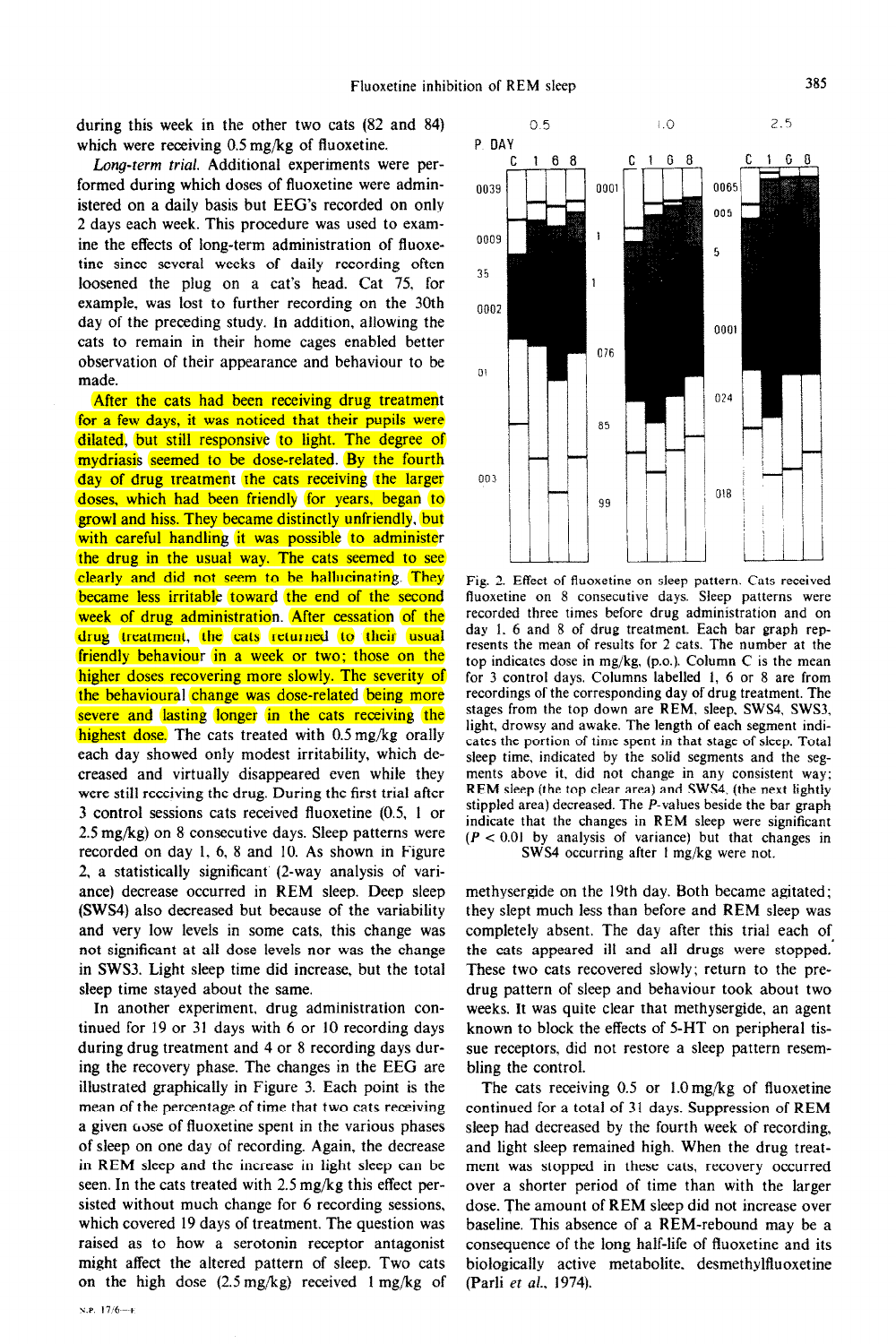

Fig. **3.** Each vertical set of points indicates the mean percentage of sleep stage on one day; EEG's were **recorded**  twice each week but drug was administered every day; Ml indicates the administration of 1 mg/kg, (p.0.) of methysergide which blocked SWS and REM sleep.

median duration of 5.7 min occurred after control medication, and 35 periods with median duration of 6 min, after fluoxetine. Counting the number of PGO spikes, occurring during REM sleep periods that exceeded 3 min, did not reveal any obvious difference in density. Fluoxetine decreased the number of REM periods but did not affect the duration or the PGO density during REM sleep. The PGO spikes occurring in 3 cats during 3 min were counted, beginning 1 min after the onset of REM sleep periods of sufficient length. After control treatment,  $125.9 \pm 6.37$  (SE) spikes occurred in 20 periods of REM sleep and, after 1 mg/kg of fluoxetine,  $131.44 + 4.55$ , during 9 periods.

*Co-administration of jhoxetine and 5-HTP.* One group of 6 cats previously used in these and other sleep experiments received a placebo oral dose of water at 8.30a.m. on Tuesday and Wednesday on each of 3 weeks that were separated by 1 week with- 'out treatment. On Thursdays and Fridays, 2 cats received fluoxetine, 2 received 5-HTP and 2 received both medications according to a cross-over design. Recording sessions lasted 5 hr. On the first drug day, lOmg/kg of 5-HTP was administered either alone or in combination with fluoxetine to 4 cats. All these cats vomited and the sleep data from that day were not included. It was then found that doses of 2.5 mg/kg or 5.0 mg/kg of 5-HTP caused vomiting but 1 mg/kg did not. For the remaining 5 treatment days, the dose of 5-HTP was 0.5 mg/kg orally. The dose of fluoxetine was 0.5 mg/kg orally.

An analysis of variance revealed significant differences only in the amount of REM sleep (Table 1). The decreased REM sleep in cats treated with fluoxetine alone was not significant at the 95% level (Duncan Multiple Range Test). However, the cats that received both fluoxetine and 5-HTP had significantly less REM sleep than controls or cats treated with 5-HTP alone. This joint action suggests that the change in REM sleep was indeed a consequence of increased 5-HT at serotonergic synapses.

In a 5-hr experiment, 9 cats received water one day *Cerveau isolé*. Electroencephalograms recorded and 1 mg/kg of fluoxetine on the next day. The per- from surface leads in normal cats vary in pattern. centage of SWS increased from  $38.0 \pm 3.85$  (SE) to For several hours after transection of the brain stem 59.52  $\pm$  4.67, a difference significant at  $P < 0.01$ . at the ponto-mesencephalic junction, a single charac-Among the 9 cats, 69 periods of REM sleep with a teristic record predominates. The basic form consists

Table 1. Effect of 5-hydroxytryptophan and fluoxetine on the sleep of cats

| n  | <b>AWK</b>      | <b>SWS</b>      | <b>REM</b>                  |  |
|----|-----------------|-----------------|-----------------------------|--|
| 18 | $29.42 + 6.78$  | $36.52 + 6.48$  | $14.70 + 5.53$ <sup>a</sup> |  |
| 6  | $28.32 + 4.28$  | $38.25 + 5.10$  | $15.20 + 5.21^{\circ}$      |  |
| 6  | $25.41 + 14.98$ | $48.29 + 15.36$ | $8.74 + 5.08^{a,b}$         |  |
|    | $28.09 + 10.10$ | $44.24 + 14.51$ | $5.70 + 3.19^b$             |  |
|    |                 |                 |                             |  |

<sup>a</sup> All 6 cats received water by gavage on 2 consecutive days. The next 2 days, they received 5-HTP 0.5 mg/kg, fluoxetine 0.5 mg/kg or both 5-HTP and Ruoxetine in random order. A week without treatment separated each trial.

 $<sup>b</sup>$  In preparing the results for analysis, a mean was computed for control days and</sup> treatment days for each cat each week. Thus, the data in the table are the means of the 2-day means which were computed. The letter superscripts (a,b) indicate the results of a Duncan Multiple Range Test at 0.05 level of probability. Values with the same letter are not different from each.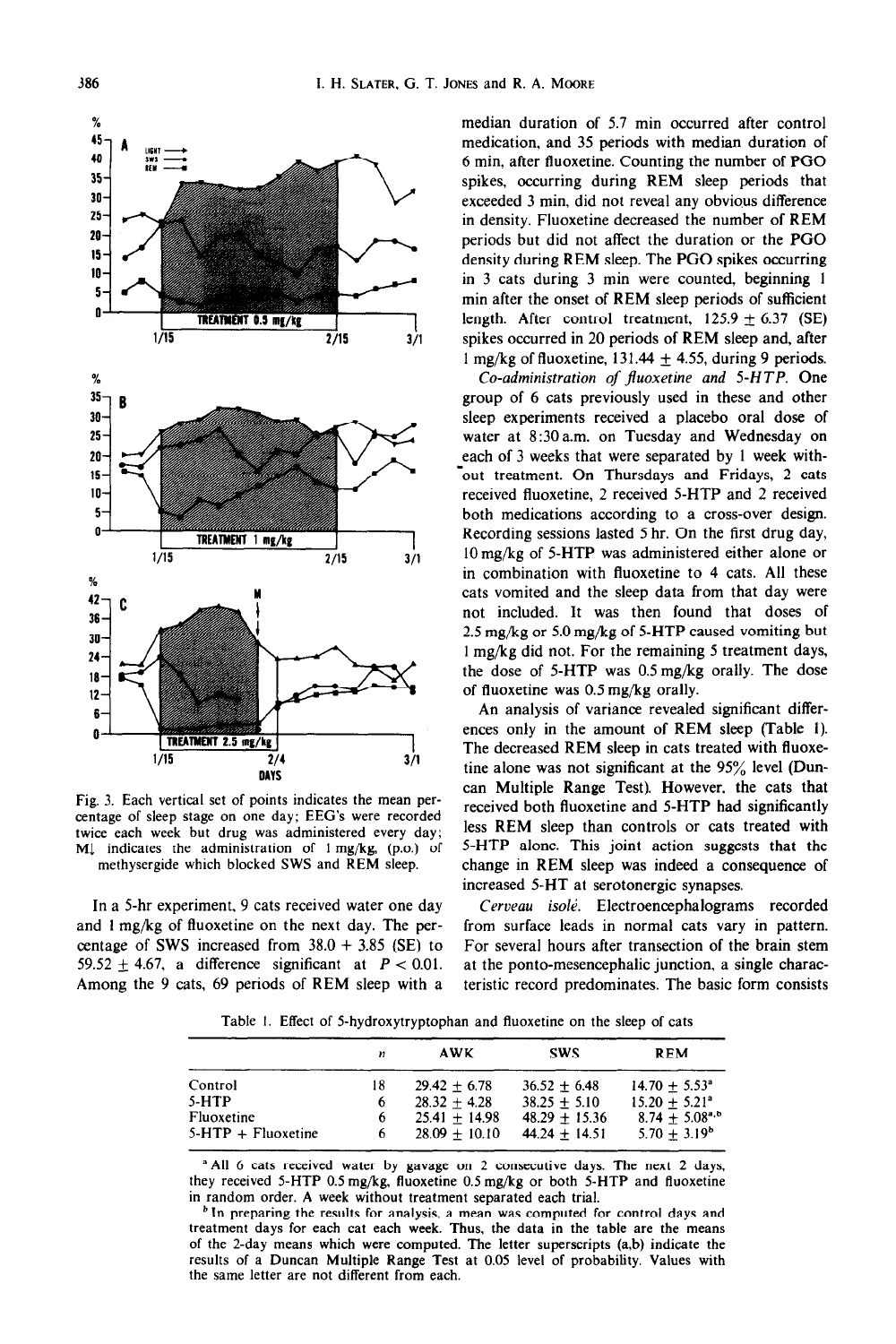of  $4-6$  Hz waves interrupted periodically by spindles of 10-12 Hz activity of higher voltage. When decerebrate cats are kept alive for several days or weeks other wave forms will emerge (Jouvet, 1972). During the first few hours, however, the pattern of slow activity interrupted by sleep spindles usually continues without change. After intravenous injection of muscarinic cholinergic stimulants such as phyostigmine or arecotine, the EEG changes to one of low voltage high frequency. The threshold dose for desynchronization by arecoline of the EEG in the *cerveau* isolé cat varies between  $2.5-50 \mu g/kg$ . Doses of atropine as small as  $0.1 \text{ mg/kg}$ , (i.v.), will cause a substantial increase in this dose and may block the effect entirely (Rathbun and Slater, 1963). The response is, therefore. a sensitive test for central antichoiinergic activity of the muscarinic type.

Three of 4 cats, in which the brain was divided at the ponto-mescncephalic junction, showed welldefined slow wave activity with intermittent spindling in the surface EEG. In these 3 cats, doses of arecoline of 10 or 20  $\mu$ g/kg (i.v.) converted the synchronized EEG to a desynchronized pattern. When these cats were treated with 1 and then 3mg/kg of fluoxetine,  $(i.v.)$ , the threshold dose of arecoline did not change.

## Rat-Sleep Pattern

Four rats received various doses of fluoxetine during a series of range finding experiments. On the first two consecutive days they received water and on the next two, either water, or 2.5, 5 or lOmg/kg of fluoxetine; EEG's were recorded for 7.5 hr. The consistent observation from these trials was a decreased amount of REM sleep in rats treated with 5 or  $10 \text{ mg/kg}$  of fluoxetine (Table 2). Although one of the 2 rats treated with 10 mg/kg was awake for most of the first

Table 2. Effect of fluoxetine on sleep pattern of rats

| Dose<br>(mg/kg) | n              | AWK     | Percentage of sleep state (7.5 hr)<br><b>SWS</b> | <b>REM</b> |
|-----------------|----------------|---------|--------------------------------------------------|------------|
| 0               | 4              | 45.8    | 45.6                                             | 8.61       |
| 0               |                | 47.7    | 44.1                                             | 7.67       |
| 0               | 2              | 43.6    | 52.1                                             | 4.4        |
| 2.5             |                | $55.1*$ | 40.9                                             | 4.0        |
| 0               | 2              | 46.4    | 42.5                                             | 11.1       |
| 2.5             |                | 45.1    | 44.3                                             | 10.6       |
| 0               | 4              | 42.2    | 46.9                                             | 10.9       |
| 5               |                | 47.0    | 48.0                                             | 5.0*       |
| 0               | $2 \times 2^+$ | 39.9    | 48.3                                             | 11.7       |
| 5               |                | 45.3    | 48.2                                             | $6.5*$     |
| $\mathbf 0$     | 2              | 48.6    | 43.4                                             | 8.0        |
| 10              |                | 67.8    | 30.8                                             | 1.5        |
|                 |                |         |                                                  |            |

\*Over a period of 3 months, 4 rats received various doses of fluoxetine on 2 consecutive days that followed 2 days on which they had received water by gavage. For statistical analysis, it was judged necessary to divide the data into compatible sets. The first number of each pair is the mean of the observations on Tuesday and Wednesday and the second number, the mean for Thursday and Friday. Differences marked with *an* asterisk were signiticant by an analysis of variance.

t **The** same 2 rats run for 2 weeks.

drug day and had a  $38\%$  reduction of SWS on the second day. the other rat had increased SWS (17 and  $16\%$ ) on the same two days. Rats with 2.5 mg/kg did not show a change in sleep pattern. Fluoxetine treatment did not increase SWS in these rats.

#### **DISCUSSION**

Fluoxetine selectively blocks uptake of serotonin by isolated synaptosomes (Wong et al., 1974). In the brain, re-uptake is a major factor in terminating the action of serotonin. Interference with this process should increase the amount of serotonin at synaptic clefts. The reduction of serotonin turnover in fluoxetine-treated rats provides biochemical evidence that this has occurred, The decreased firing rate of raphe neurones confirms this neurophysiologically (Clemens, Sawyer and Cerimele, 1977). Potentiation of ACTH secretion induced by S-HTP adds a neuroendocrine parameter to indicate again that fluoxetine, by inhibiting neuronal re-uptake of 5-HT, enhances serotonergic mechanisms (Fuller, Snoddy and Molloy. 1976).

Fluoxetine is completely specific for blocking S-HT uptake in vivo without affecting norepinephrine uptake at well-tolerated doses. For example, fluaxetine in rats (Fuller, Perry and Molioy, 1974) and mice (Fuller, Perry, Snoddy and Moiloy, 1974) prevents the depletion of 5-HT by p-chloroamphetamine but does not affect norepinephrine depletion by 6-hydroxydopamine. This specificity is also confirmed by a simple unpublished blood pressure experiment in which fluoxetine had little effect on the pressor response to tyramine or norepinephrine whereas nisoxetine, like the tricyclic antidepressants, blocked the effect of tyramine and increased the pressor effect of norepinephrine. The administration of fluoxetine can be used as a tool for studying the consequences of increased 5-HT at synaptic clefts.

Tricyclic antidepressants which suppress REM sleep and increase SWS, are relatively non-specific inhibitors of monoamine uptake usually inhibiting NE uptake more than 5-HT. Nisoxetine is a NE uptake inhibitor chemically related to fluoxetine but without activity on S-HT uptake at concentrations achieved after reasonable doses. Experiments with fluoxetine and nisoxetine should help in the understanding of how NE and 5-HT affect sleep. Nisoxetine, like the tricyclic antedepressant, and fluoxetine clearly inhibited REM sleep (Slater et al., 1976).

Cats showed an unequivocal loss of REM sfeep after receiving fluoxetine. The effect of a marginaliy effective dose of fluoxetine  $(0.5 \text{ mg/kg}$  orally) was made statistically significant by the co-administration of a small non-emetic dose of 5-HTP  $(0.5 \text{ mg/kg})$ . This demonstrates a serotonergic suppression of REM sleep and of the PGO spikes characteristic of this stage of sleep. Jalfre et al.  $(1974)$  suppressed PGO spikes with doses of 5-HTP in cats pretreated with pCPA. During the 24 hr following large, emetic doses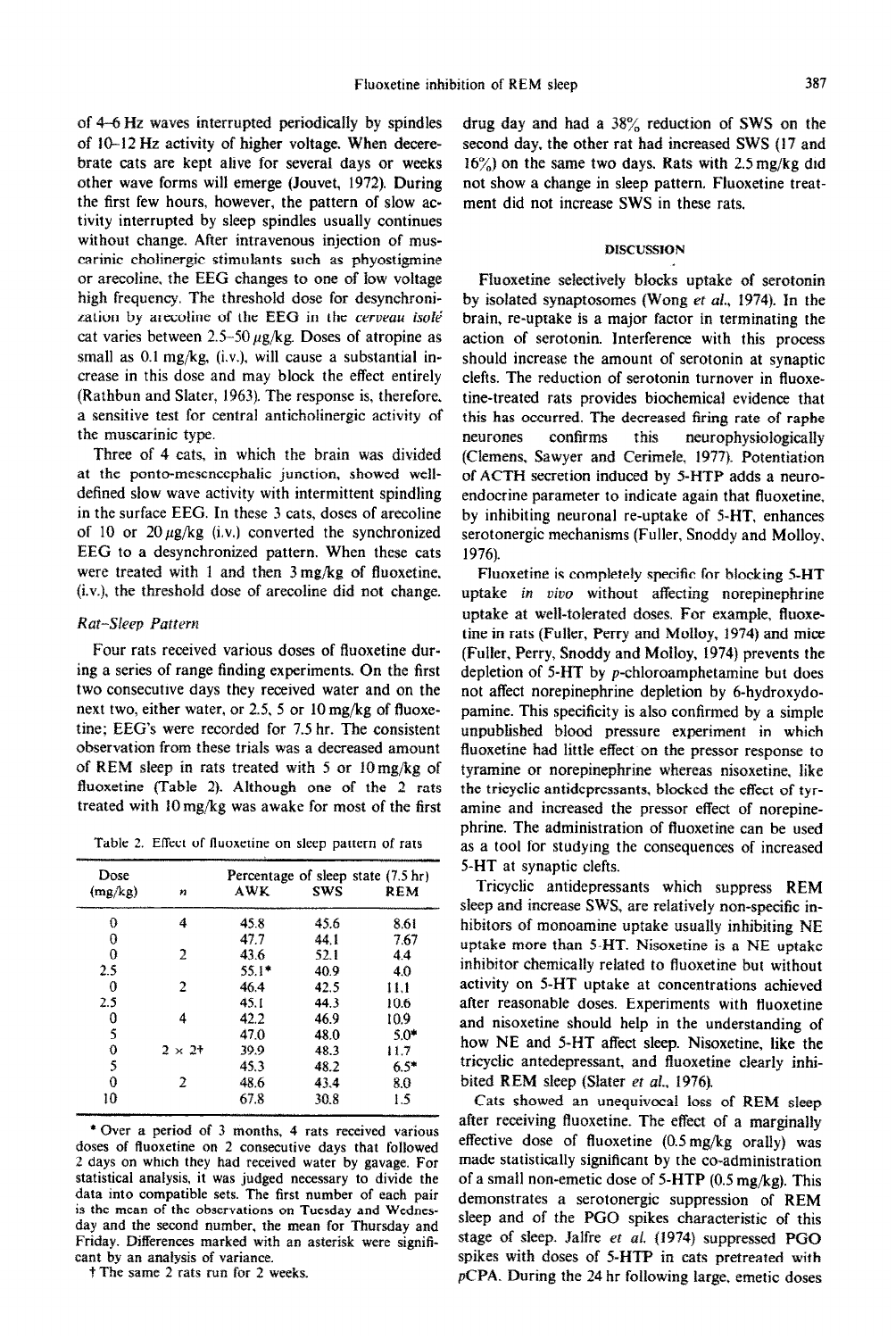of 5-HTP or tryptophan, Ursin (1976) did not find *cerveau isolé* cat. Since small doses of atropine sul-<br>a decrease in the time cats spent in stage REM sleep phate (0.1 mg/kg) either elevate the threshold dose or a decrease in the time cats spent in stage REM sleep phate (0.1 mg/kg) either elevate the threshold dose or but she did report an increase in latency to REM completely block arecoline-induced desynchronizabut she did report an increase in latency to REM completely block arecoline-induced desynchroniza-<br>sleep after both amino acids. These studies are diffi-<br>ion, it was concluded that fluoxetine does not act cult to interpret because of the vomiting, but they as a central anticholinergic blocking drug. Unpubdo seem to confirm the suppression of REM sleep lished data of Dr James Aiken on several isolated<br>and PGO spikes by 5-HT.<br>smooth muscle systems indicate that fluoxetine is not

several weeks with fluoxetine, REM sleep began to suppresses REM sleep and PGO spikes through sero-<br>return and PGO spikes were seen during both wake- tonergic inhibition of a cholinergic pathway, the mydreturn and PGO spikes were seen during both wake-<br>fulness and during other stages of sleep. This emer- riasis may also be a consequence of an analogous gence of REM sleep and PGO spikes in the presence mechanism. of fluoxetine suggests that S-HT modulates rather than controls the electroencephalographic signs. Cholinergic mechanisms are probably the final common pathway through which REM-related phenomenon Brooks, D. C. and Gershon. M. D. (1977). Amine repletion<br>are expressed (Sitaram Mendelson Wuatt and Gillin) in the reserpinized cat: Effect upon PGO waves and are expressed (Sitaram, Mendelson, Wyatt and Gillin, 1977). Hobson and McCarley (1976) have suggested that this cholinergic process can be inhibited by either serotonergic or noradrenergic neurones. Since tricylic involved in the control provides in the control provides i<br> **Entimately** 100: 692-698. antidepressants (which interfere with monoamine uptake), nisoxetine (a relatively specific inhibitor of norepinephrine uptake chemically similar to fluoxetine) and fluoxetine itself (a specific inhibitor of 5-HT methyl-3-phenylpropylamine (Lilly 110140). Life Sci. 15:<br>untake) all decrease the amount of REM sleep dual  $1161-1174$ . uptake), all decrease the amount of REM sleep, dual  $\frac{1161-1174}{1161-1174}$ .<br>monoamine, mechanisms, for suppression of REM Fuller, R. W., Snoddy, H. D. and Molloy, B. B. (1976). monoamine mechanisms for suppression of REM sleep seems an attractive hypothesis.

In some of the present experiments, fluoxetine in-<br>creased the amount of SWS on the first day but not on later days. Light sleep, which in this laboratory B. B. (1974). Comparison of the specificity of 3-(p-tri-<br>refers to an EEG pottern of mixed along activity fluoromethylphenoxy)-N-methyl-3-phenylpropylamine refers to an EEG pattern of mixed slow activity  $(4-6 Hz)$ , occasional spindles  $(8-12 Hz)$  and some (less than one-third) fast activity, was usually increased in Hartmann, E. (1977). L-Tryptophane: A rational hypnotic cats. This stage marks the border between wakeful-<br>with clinical potential. Am. J. Psychiat. 34: 366–370. cats. This stage marks the border between wakeful-<br>ness and asleen between conscious and unconscious. Hobson, J. A. and McCarley, R. W. (1976). Location and ness and asleep, between conscious and unconscious. In this sense, the present data fit with Jouvet's (1972) suggestion that increases in 5-HT are concerned with the initiation of sleep and the present experiments fit the monoamine theory of sleep, but the suppression of REM sleep has been more striking than any increase in SWS.

During the course of these experiments two unexpected findings were encountered. The present  $121-134$ . Raven Press, New York. authors are at a loss to explain why cats receiving. fluoxetine for several days began to hiss and growl or why this behaviour decreased with continued treatment. The subjects who received fluoxetine in a Phase I clinical trial (Lemberger, unpublished data) have not phenylpropylamine to an active metabolite—Lilly described any change in mood nor have observers 103947. Fedn Proc. Fedn Am. Socs exp. Biol. 33: 560. described any change in mood nor have observers noted any change in affect.

The mydriasis that occurred in cats treated with fluoxetine was also puzzling. There seems to be no Ritvo, E. R., Ornitz, E. M., LaFranchi, S. and Walter, R. neuroanatomical basis for mydriasis as a consequence D. (1967). Effects of imipramine on sleep-dream cycle: neuroanatomical basis for mydriasis as a consequence of activation of serotonergic pathways. Pupillary dilation often is a sign of anticholinergic activity. This seemed an unlikely explanation since the EEG pat-<br>term of high-voltage slow-wave activity that occurs and arousal by physostigmine infusion during normal tern of high-voltage slow-wave activity that occurs in cats treated with atropine or scopolamine was not seen. Fluoxetine did not affect the threshold dose of arecoline that induced EEG desynchronization in the

tion, it was concluded that fluoxetine does not act and PGO spikes by 5-HT.<br>In the present study when cats were treated for a cholinergic blocking agent peripherally. If fluoxetine In the present study when cats were treated for a cholinergic blocking agent peripherally. If fluoxetine several weeks with fluoxetine, REM sleep began to suppresses REM sleep and PGO spikes through seroriasis may also be a consequence of an analogous

### **REFERENCES**

- REM sleep. *Electroenceph. c/in. Neurophysioi. 42: 35-47.*
- Clemens. J. A., Sawyer. B. D. and Cerimeie. B. (1977). Further evidence that serotonin is a neurotransmitter involved in the control prolactin secretion. *Endocrino*-
- Fuller, R. W., Perry, K. W. and Molloy, B. B. (1974). Effect of an uptake inhibitor on serotonin metabolism in rat brain: Studies with 3- $(p$ -trifluoromethylphenoxy)- $N-$
- Pharmacologic evidence for a serotonin neural pathway involved in hypothalamus-pituitary-adrenal function in rats. *Life Sci.* 19: 337-346.
- Fuller, R. W., Perry, K. W., Snoddy, H. D. and Molloy.<br>B. B. (1974). Comparison of the specificity of 3-(p-triand chiorimipramine as amine uptake inhibitors in mice. Eur. *J. Pharmac.* **28:** 233-236.
- 
- discharge properties of midline tegmentai neurons with diminished firing in desynchronized sleep (D-OH ceils). Proceedings of the 16th Annual Meeting APSS. Cincinnati, p. 6.<br>Jalfré, M., Ruch-Monachon, M. A. and Haefely, W. (1974).
- Methods for assessing the interaction of agents with 5-hydroxytryptamine neurons and receptors in the brain. In: *Advances in Biochemical Psychopharmacology* (Costa. E., Gessa, G. L. and Sandler, M., Eds), Vol. 10, pp.
- line-containing neurons in the regulation of the sieepwaking cycle. *Ergehn. Physiol. 64: 166-307.*
- Parii, C. J. and Hicks, J. (1974). In *viuo* demethyiation of Lilly 1 10140: 3(p-trjfluoromethyiphenoxy)-N-methyl-3-
- Rathbun, R. C. and Slater, I. H. (1963). Amitriptyline and nortriptyiine as antagonists of central and peripheral
- cholinergic activation. *Psychopharmacologia* 4: 114-125.<br>Ritvo, E. R., Ornitz, E. M., LaFranchi, S. and Walter, R. An EEG study in boys. *Electroenceph. clin. Neurophysiol. 22: 465468.*
- Sitaram, N., Mendelson, W. B., Wyatt, R. J. and Gillin, J. C. (1977). The time-dependent induction of REM sleep human sleep. Brain *Res.* 122: 562-567.
- Siater, I. H., Jones, G. T. and Moore, R. A. (1976). Depression of REM sleep in cats by nisoxetine, a potential anttdcpressant drug. *Psychopharm. Communs* **2: I81 -188.**